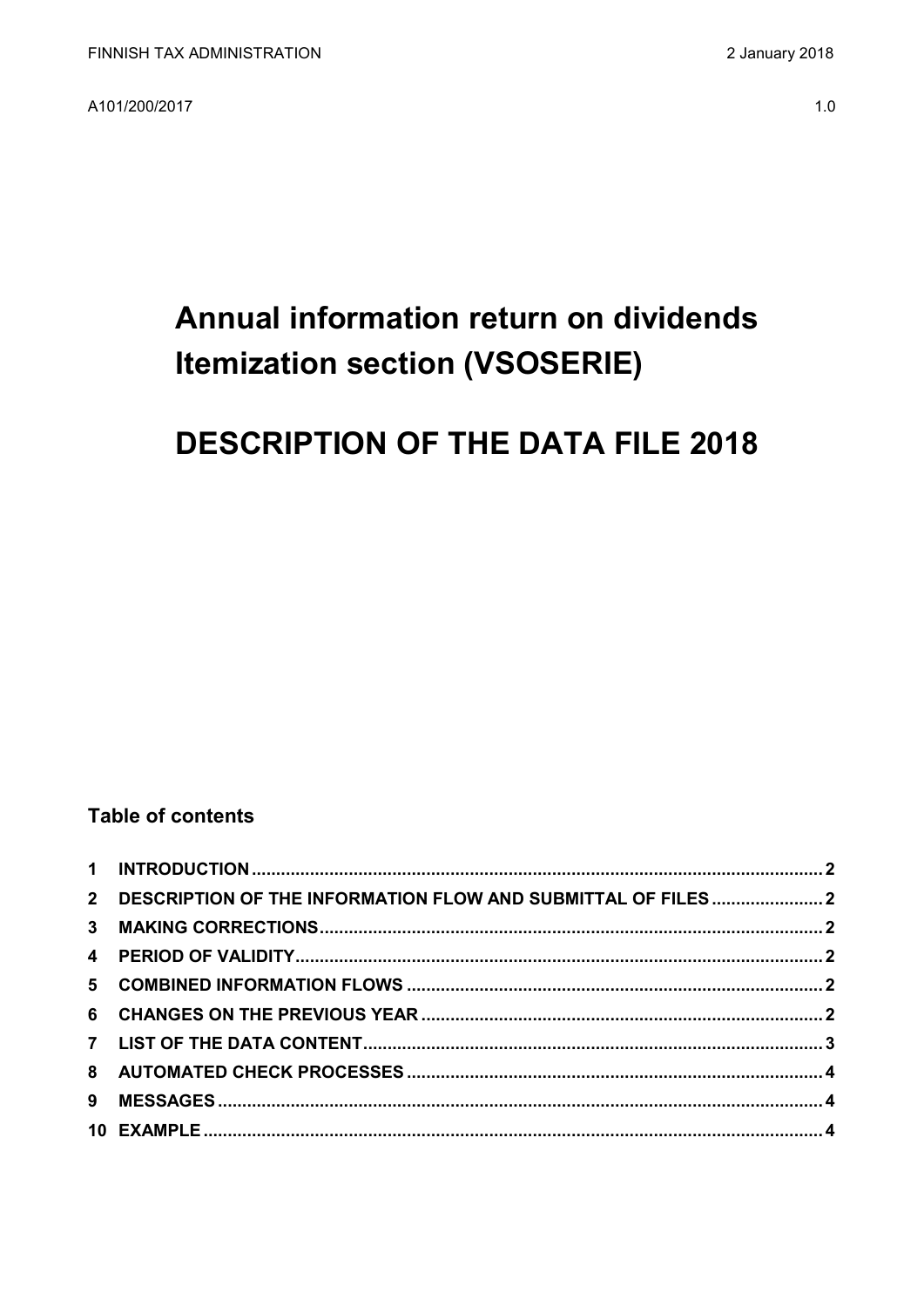## **Version history**

| <b>Date</b> | Version | <b>Description</b>                                                          |
|-------------|---------|-----------------------------------------------------------------------------|
| 2.1.2018    | 1.0     | First release concerning the 2018 taxable year.                             |
| 14.11.2018  |         | The due date was corrected to 4 February 2019 (previous version had 5 Feb). |

#### <span id="page-1-0"></span>**1 INTRODUCTION**

This guidance explains the structure of the required inbound file and the check procedures that follow. For more information, see tax.fi > About us > Information and material on taxation > IT developers > e-Filing guidance > Electronic filing of information returns General description.

#### <span id="page-1-1"></span>**2 DESCRIPTION OF THE INFORMATION FLOW AND SUBMITTAL OF FILES**

**Starting 2014**, the filing of the return concerns the beneficiary's dividends for the tax year that **are ready for payment to him or her** even in cases where actual payment is not yet made.

You must file your information return electronically if you had more than five (5) recipients of dividends. However, the requirement to use e-filing does not concern physical persons and estates of deceased physical persons unless they operate a trade, business, or agricultural farms/forestry units.

For more information and instructions, go to the 'Annual Information Returns' pages of the Website, > Forms > Annual information.

For more information on how filers must identify themselves electronically, on the requirements on Katso ID and Katso Role, and on the information flow's check routine for authorizations, click [here.](https://www.ilmoitin.fi/webtamo/sivut/IlmoituslajiRoolit?kieli=en&tv=VSOSERIE)

#### <span id="page-1-2"></span>**3 MAKING CORRECTIONS**

For more information, see tax.fi > About us > Information and material on taxation > IT developers > e-Filing guidance > Making corrections to e-filed submittals of information returns.

#### <span id="page-1-3"></span>**4 PERIOD OF VALIDITY**

This specification sets out the requirements of file formatting that come into force 25 January 2018 and continue to be in force until a new version of this specification is released.

Due date of filing is 4 February 2019.

#### <span id="page-1-4"></span>**5 COMBINED INFORMATION FLOWS**

You may send us the following flows in the same computer file as you are sending your VSPSERIE flow:

- VSOSVYHT

#### <span id="page-1-5"></span>**6 CHANGES ON THE PREVIOUS YEAR**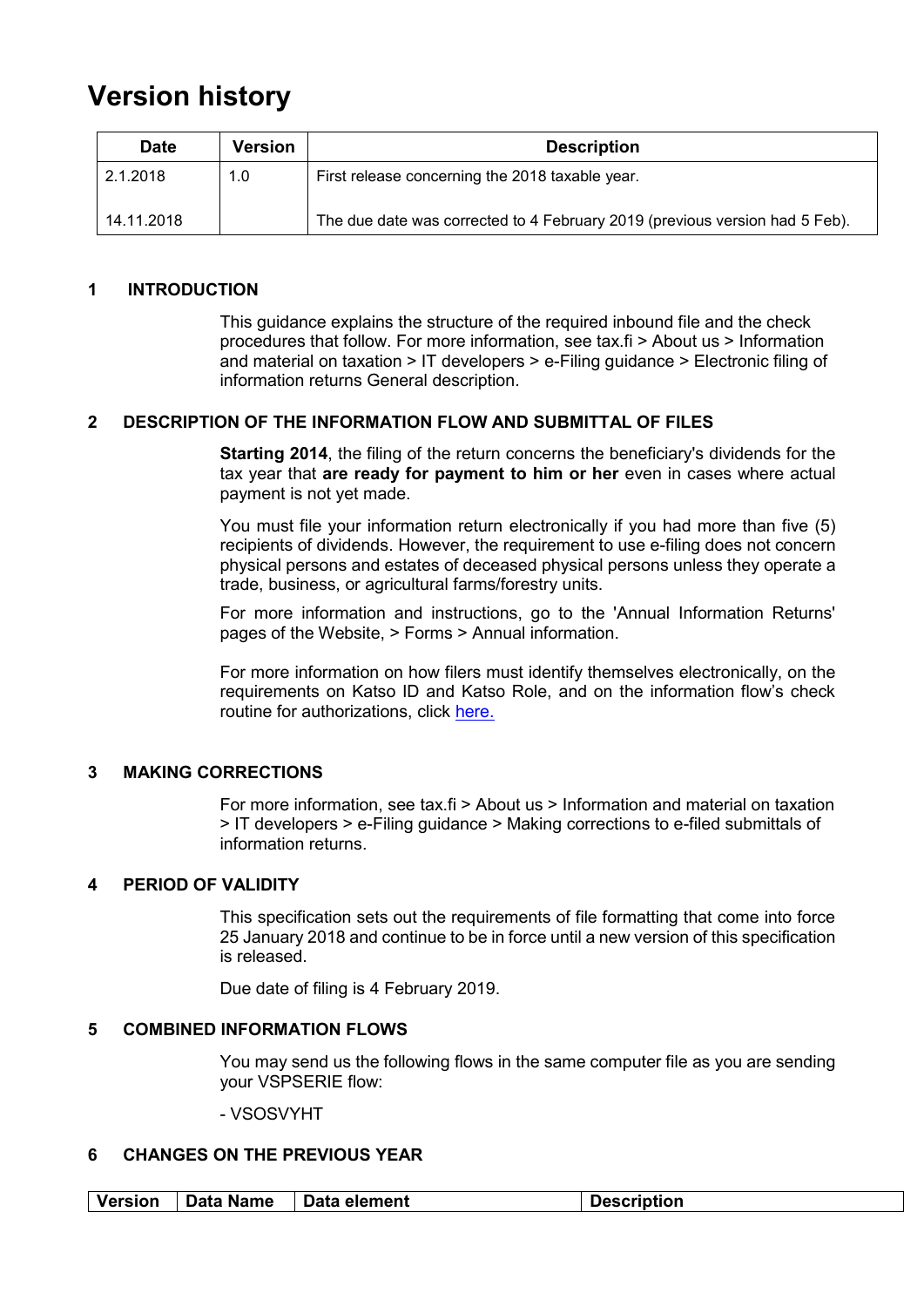| U | 100 <sub>5</sub><br>$-$<br>้บวด<br>. . J.<br>. OK | payment<br>7ear<br>ΟĪ | 'ear changed |
|---|---------------------------------------------------|-----------------------|--------------|
|---|---------------------------------------------------|-----------------------|--------------|

### <span id="page-2-0"></span>**7 LIST OF THE DATA CONTENT**

| <b>Position</b> | Code | Con<br>di-<br>tion<br>al | T  | L/T           | <b>Description</b>                                                                                                                                                                                          | <b>Format</b>            | Permissible<br>values: |
|-----------------|------|--------------------------|----|---------------|-------------------------------------------------------------------------------------------------------------------------------------------------------------------------------------------------------------|--------------------------|------------------------|
| $1 - 8$         | 000  | P                        | T  |               | File identifier                                                                                                                                                                                             | AN <sub>8</sub>          | <b>VSOSERIE</b>        |
| 10              | 082  | V                        |    |               | Deletion                                                                                                                                                                                                    | A1                       | D                      |
| $12 - 13$       | 084  | P                        | T  | $\ast$        | <b>Type of Payment</b><br>$01 = Dividends$<br>04 = Distribution of retained earnings, taxable as<br>dividends(03 Fully taxable distribution of dividends by<br>a REIT company, only applies to REIT)        | N <sub>2</sub>           | 01,03,04               |
| $15 - 18$       | 058  | P                        | T  | $\ast$        | Year of payment<br>The calendar year when the dividends are available for<br>payment to the beneficiary. For more<br>cash<br>information, see section 2 and the guidance for<br>completing the return form. | <b>VVVV</b>              | 2018                   |
| $20 - 32$       | 010  | P                        | T  |               | Business ID of the distributing company                                                                                                                                                                     | <b>YTUNNUS</b>           |                        |
| 34              |      |                          |    |               | Reserve space                                                                                                                                                                                               |                          |                        |
| 36-39           | 207  | P                        | Τ  | $\ast$        | The tax year for which the dividends were distributed                                                                                                                                                       | <b>VVVV</b>              |                        |
| $41 - 48$       | 211  | P                        | T  | $\ast$        | The date of the decision to distribute dividends                                                                                                                                                            | <b>PPKKVVVV</b>          |                        |
| 50-57           | 212  | P                        | T  | $\ast$        | Date of commencement of the payment (first date of PPKKVVVV<br>payment as notified by the distributing company)                                                                                             |                          |                        |
| 59              | 210  | P                        |    |               | Type of incorporation on the date of the decision to AN1<br>distribute dividends<br>J = A stock-exchange listed company (§ 33a.2, Income<br>Tax Act.) or<br>$M =$ Another type of company.                  |                          | J,M,                   |
| 61-71           | 083  | P                        | Τ  | $\ast$        | Beneficiary's Business ID or personal ID                                                                                                                                                                    | YTUNNUS  <br><b>HETU</b> |                        |
| 73-96           | 085  | V                        | ET | $\ast$<br>V/P | Beneficiary's name                                                                                                                                                                                          | AN24                     |                        |
| 101-114         | 234  | P                        |    |               | Dividends (Gross amount)                                                                                                                                                                                    | R11,2                    |                        |
| 115-128         | 235  | V                        |    |               | Amounts withheld on the dividends                                                                                                                                                                           | R11,2                    |                        |
| 130-141         | 236  | P                        |    |               | Quantity of shares                                                                                                                                                                                          | $+N12$                   |                        |
| 143             | 237  | V                        |    |               | Carries YEL/MYEL pension insurance<br>$(0=No, 1=Yes)$                                                                                                                                                       | N1                       | 0,1                    |
| 145             | 238  | V                        |    |               | Residential property used by shareholder<br>$(0=No, 1=Yes)$                                                                                                                                                 | N1                       | 0,1                    |
| 147             | 239  | V                        |    |               | Shareholder borrowing<br>$(0=No, 1=Yes)$                                                                                                                                                                    | N1                       | 0,1                    |
| 149-161         | 080  | V                        | T  |               | Account operator's Business ID                                                                                                                                                                              | <b>YTUNNUS</b>           |                        |
| 162-173         | 097  | V                        | T  |               | * V/P ISIN of the share                                                                                                                                                                                     | <b>ISINKOODI</b>         |                        |
| 174-250         |      |                          |    |               | Reserve space                                                                                                                                                                                               |                          |                        |
| 251-285         | 048  | P                        |    |               | Software application that produced this file                                                                                                                                                                | <b>AN35</b>              |                        |
| 287-300         | 198  | V                        |    |               | Send Date and Time $-$ populated by the service DDMMYYYY<br>provider                                                                                                                                        | <b>HHMMSS</b>            |                        |
|                 | 999  | P                        |    |               | Final identifier                                                                                                                                                                                            | N <sub>8</sub>           |                        |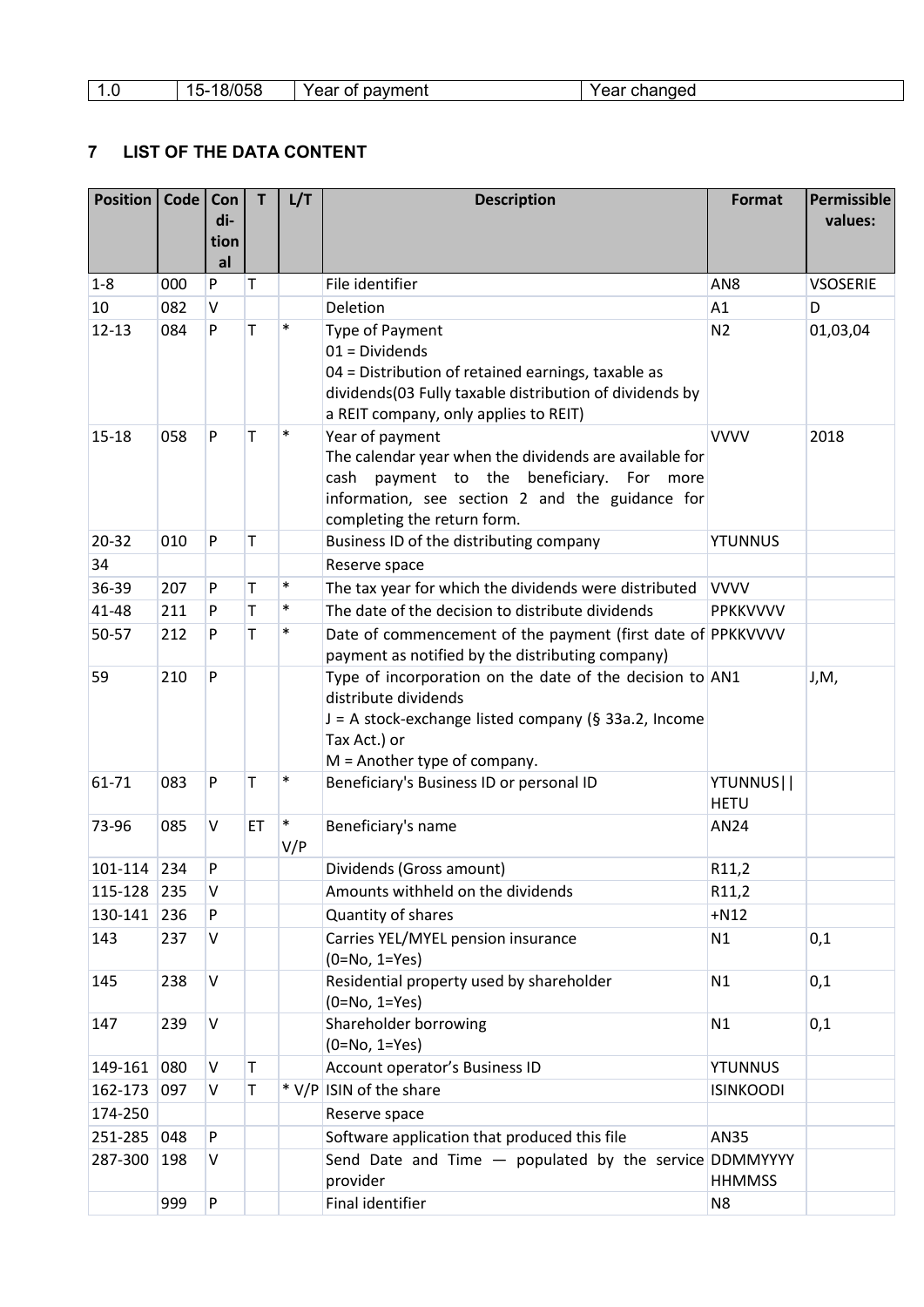#### <span id="page-3-0"></span>**8 AUTOMATED CHECK PROCESSES**

| New /   | Code       | <b>Description of Calc. Rule / Check</b>                                          |
|---------|------------|-----------------------------------------------------------------------------------|
| Changed |            |                                                                                   |
|         | 207        | Invalid input: The tax year for which the dividends are distributed (207) must be |
|         | 058        | the same as or earlier than Year of payment (058), Date of decision to distribute |
|         | 211<br>212 | dividends (211) and Date of commencement of the payment (212).                    |
|         |            | #1065; Invalid input: The tax year for which the dividends are distributed (207)  |
|         |            | must be the same as or earlier than Year of payment (058), Date of decision to    |
|         |            | distribute dividends (211) and Date of commencement of the payment (212).         |
|         | 211        | Invalid input: The date when the corporate decision was made on distribution of   |
|         | 212        | dividends (211) must be the same day as or an earlier day than the Date of        |
|         |            | commencement of the payment (212).                                                |
|         |            | #1069; Invalid input: The date when the corporate decision was made to distribute |
|         |            | dividends (211) must be the same as the Date of commencement of the payment       |
|         |            | (212) or an earlier date.                                                         |
|         | 085        | Beneficiary's name (085) is a mandatory field because there is a dummy identity   |
|         | 083        | code in the Personal ID or Business ID (083) field.                               |
|         |            |                                                                                   |
|         |            | #1070; Beneficiary's name (085) is a mandatory field because you have entered a   |
|         |            | dummy identity code in the Personal ID or Business ID (083) field.                |
|         | 080        | Only the Account Operator (080) is able to provide the ISIN of the share (097).   |
|         | 097        |                                                                                   |
|         |            | #1133; Only the Account Operator (080) is able to provide the ISIN of the share   |
|         |            | (097).                                                                            |
|         | 080<br>097 | If ISIN of the share (097) is populated, also populate Account Operator (080).    |
|         |            | #1134; If ISIN of the share (097) is populated, also populate Account Operator    |
|         |            | (080).                                                                            |

#### <span id="page-3-1"></span>**9 MESSAGES**

Not applicable to this information flow.

#### <span id="page-3-2"></span>**10 EXAMPLE**

A VSOSERIE filing created by TestiAccounting Pro software application (048) regarding a beneficiary itemization.

Dividends (084) relate to the 2018 Year of payment (058), the Business ID of the company is 6612663-4 (010). The tax year for which the dividends are distributed is 2017 (207), Date of decision is 28022018 (211) and Date of commencement is 01042018 (212). Distributing company's type of incorporation (210) is Listed. Beneficiary's personal identity code (232) is 131052-995Y, gross amount of dividends (234) is €3,000 and Amount withheld (235) is €450 and the quantity of shares (236) is 100. It is additionally stated that company-owned residential property is in a shareholder's use (238). This itemization is number 1, which is also the value of the final identifier (999).

#### 000:VSOSERIE